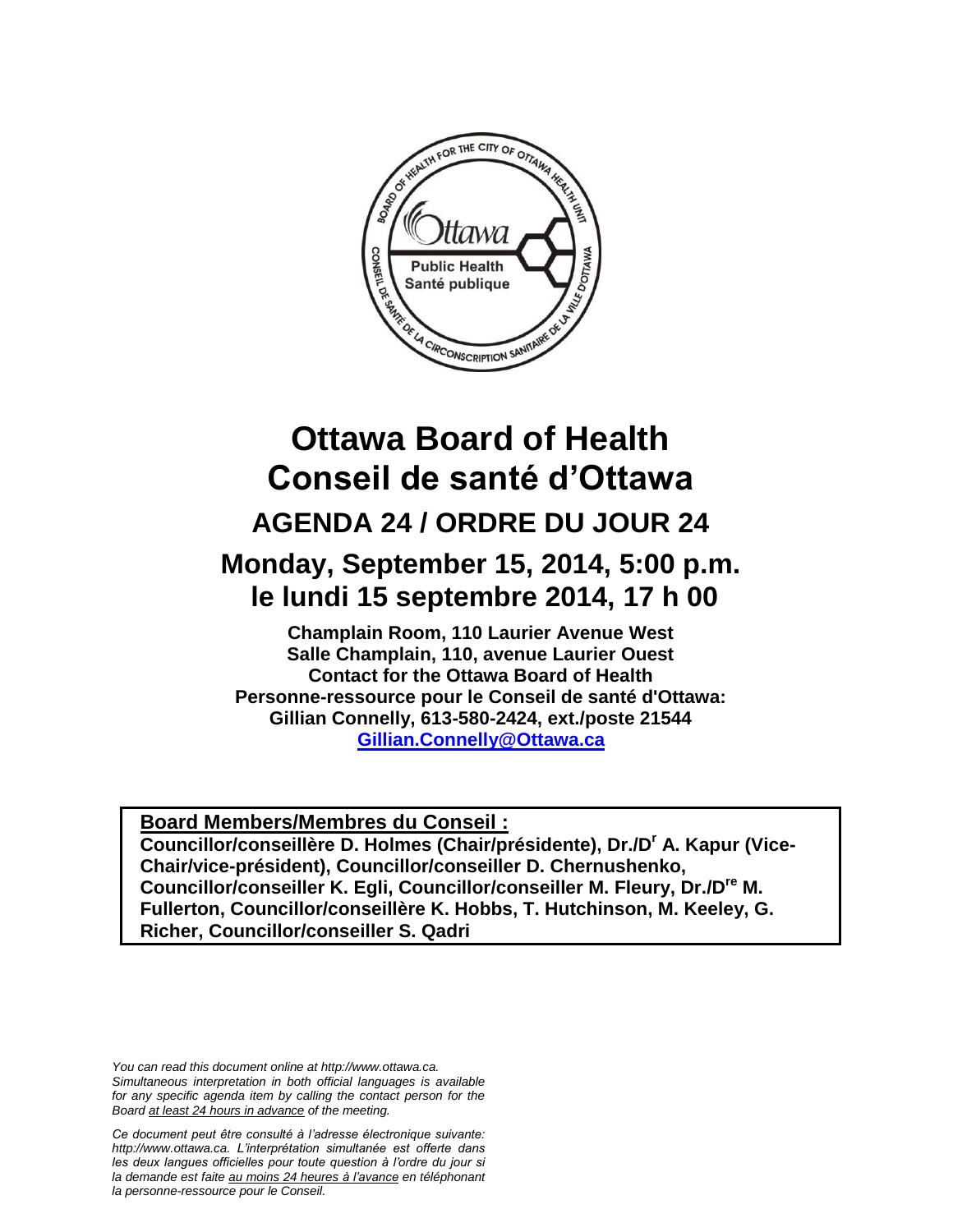#### 1. ANNOUNCEMENTS/CEREMONIAL ACTIVITIES ANNONCES/ACTIVITÉS CÉRÉMONIALES

**Certificate of recognition presented to Ottawa Public Health staff who were nominated for the 2014 City Manager's Award for Excellence for the Demonstrating Leadership Award:**

- **Jill Courtemanche for her work with the Interdepartmental Accessibility Working Group.**
- **Lise Labrecque for her commitment to the development and enhancement of leadership skills within the Clinical Programs Leadership Team.**
- **Toni d'Ettorre for her role with the Special Events Advisory Team who were recognized as leaders in municipal events management.**

**Certificate of recognition presented to Aideen Reynolds for receiving the 2014 City Manager's Award of Excellence for the Making People a Priority Award. This award represents Mrs. Reynolds' commitment to creating equitable access to services for at-risk and hard-to-reach residents of Ottawa.**

**Certificat de reconnaissance présenté aux employés de Santé publique Ottawa, candidats au Prix d'excellence du directeur municipal de 2014, dans la catégorie Faire preuve de leadership :**

- **Jill Courtemanche pour son travail avec le Groupe de travail municipal interservices sur l'accessibilité.**
- **Lise Labrecque pour le dévouement dont elle fait preuve à l'égard du développement et de l'amélioration des aptitudes en leadership au sein de l'Équipe de direction des programmes cliniques.**
- **Toni d'Ettorre pour son rôle au sein de l'Équipe consultative des événements spéciaux, reconnue comme un leader dans la gestion d'événements municipaux.**

**Certificat de reconnaissance remis à Aideen Reynolds qui a reçu le Prix d'excellence du directeur municipal de 2014, dans la catégorie Faire des personnes une priorité. Ce prix témoigne de l'engagement de Mme Reynolds à assurer aux résidentes et résidents à risque et difficiles à atteindre d'Ottawa l'accès équitable à nos services.**

- 2. ROLL CALL APPEL NOMINAL
- 3. REGRETS **ABSENCES**

**Councillor Fleury and Member Kapur have sent their regrets. Le conseiller Fleury et le membre Kapur seront absent.**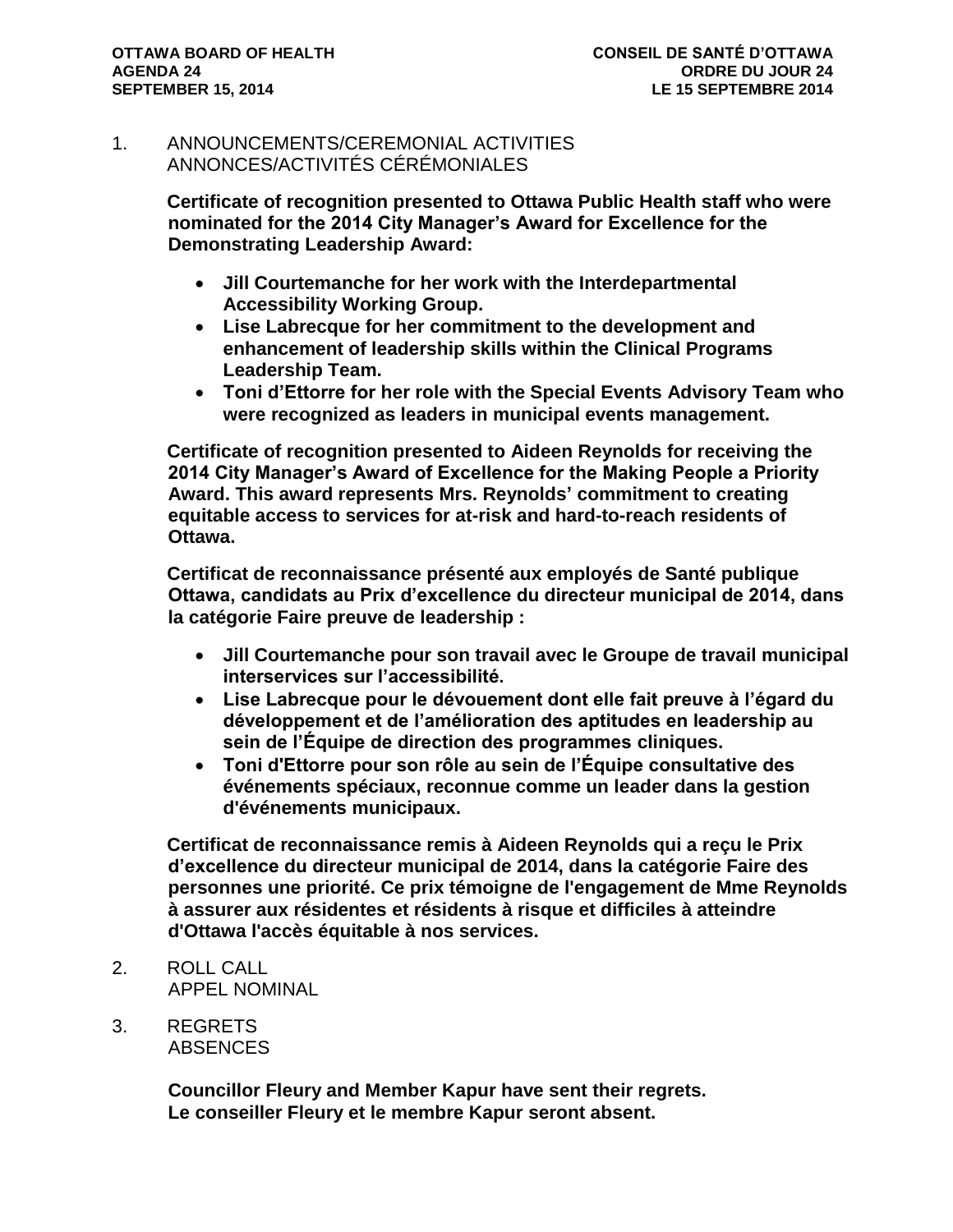- 4. DECLARATIONS OF INTEREST (INCLUDING THOSE ORIGINALLY ARISING FROM PRIOR MEETINGS) DÉCLARATIONS D'INTÉRÊT (Y COMPRIS CEUX DÉCOULANT DE RÉUNIONS ANTÉRIEURES)
- 5. CONFIRMATION OF MINUTES ADOPTION DU PROCÈS-VERBAL

**Confirmation of the Minutes of the meeting of May 5 2014. Adoption du procès-verbal de la réunion du 5 mai 2014.**

6. COMMUNICATIONS COMMUNICATIONS

> **No communication was received. Aucune communication a été reçu.**

- 7. MOTION TO INTRODUCE REPORTS MOTION PORTANT PRÉSENTATION DE RAPPORT
- 8. MEDICAL OFFICER OF HEALTH VERBAL REPORT RAPPORT VERBAL DU MÉDECIN CHEF EN SANTÉ PUBLIQUE ACS2014-OPH-MOH-0004

**That the Board of Health for the City of Ottawa Health Unit receive this report for information.** 

**Que le Conseil de santé de la circonscription sanitaire de la ville d'Ottawa prenne connaissance du présent rapport à titre d'information.**

9. HEALTHY, SAFE AND ACTIVE COMMUNITY: REPORTING ON BOARD OF HEALTH'S 2011-2014 STRATEGIC PLAN COMMUNAUTÉ EN SANTÉ, EN SÉCURITÉ ET ACTIVE : RAPPORT SUR LE PLAN STRATÉGIQUE 2011-2014 DU CONSEIL DE SANTÉ [ACS2014-OPH-IQS-0009](http://ottawa.ca/calendar/ottawa/citycouncil/obh/2014/09-15/Strategic%20Priorities%20Report.pdf)

**That the Board of Health for the City of Ottawa Health Unit receive this report for information.**

**Que le Conseil de santé de la circonscription sanitaire de la ville d'Ottawa prenne connaissance du présent rapport à titre d'information.**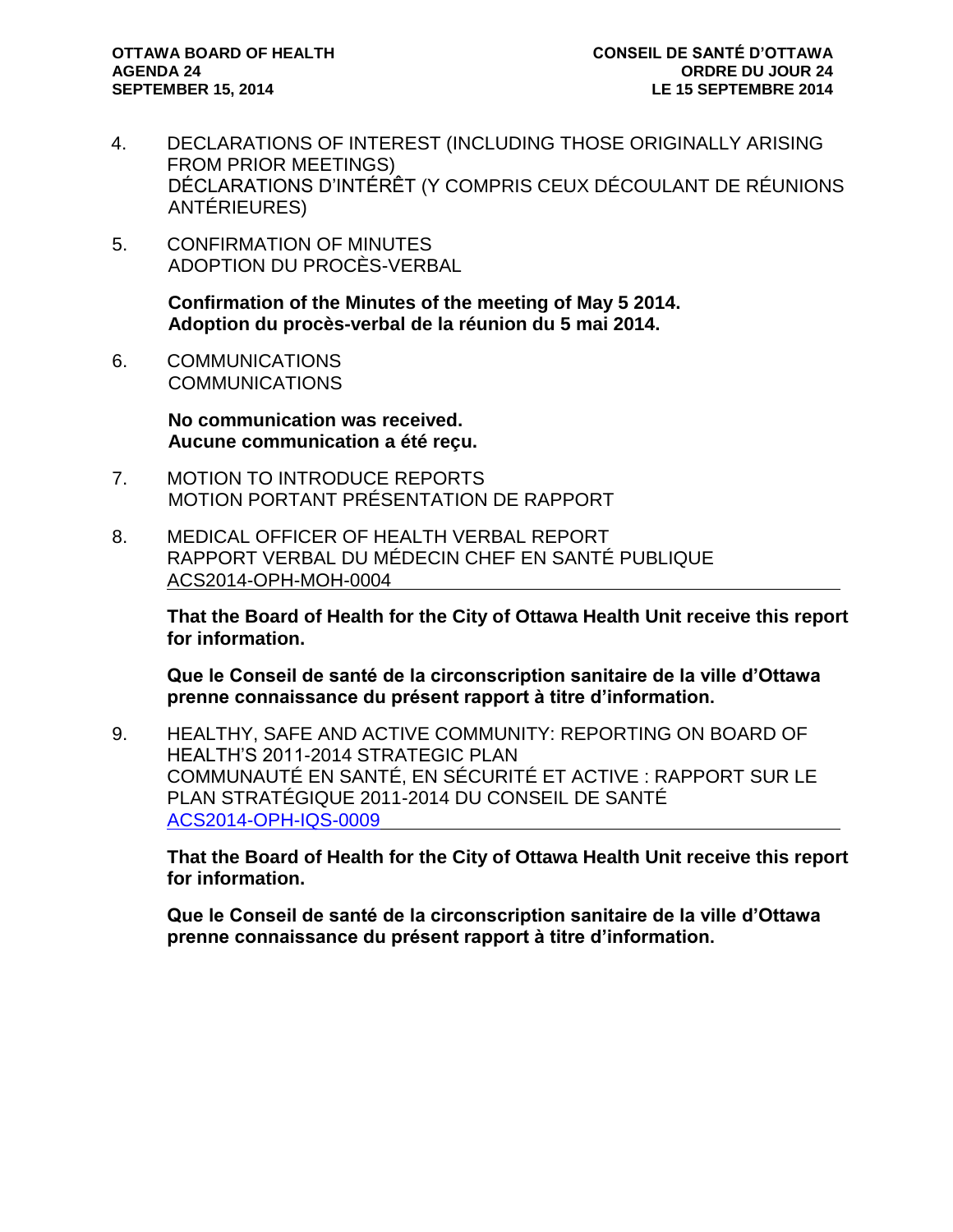10. UPDATE ON THE OTTAWA PUBLIC HEALTH CHILD AND YOUTH MENTAL HEALTH STRATEGY LE POINT CONCERNANT LA STRATÉGIE SUR LA SANTÉ MENTALE POUR LES ENFANTS ET LES ADOLESCENTS DE SANTÉ PUBLIQUE OTTAWA [ACS2014-OPH-HPDP-0006](http://ottawa.ca/calendar/ottawa/citycouncil/obh/2014/09-15/Mental%20Health%20Report.pdf)

**That the Board of Health for the City of Ottawa Health Unit receive this report for information.**

**Que le Conseil de santé de la circonscription sanitaire de la ville d'Ottawa prenne connaissance du présent rapport à titre d'information.**

11. BACK TO BASICS, REPORT ON HEALTHY EATING, ACTIVE LIVING (HEAL) **STRATEGY** REVENIR À L'ESSENTIEL, RAPPORT SUR LA STRATÉGIE SAINE ALIMENTATION ET VIE ACTIVE (SAVA) [ACS2014-OPH-HPDP-0007](http://ottawa.ca/calendar/ottawa/citycouncil/obh/2014/09-15/HEAL%20Report.pdf)

**That the Board of Health for the City of Ottawa Health Unit receive this report for information.**

**Que le Conseil de santé de la circonscription sanitaire de la ville d'Ottawa prenne connaissance du présent rapport à titre d'information.**

12. OTTAWA STUDENT DRUG USE AND HEALTH REPORT 2014 RAPPORT DE 2014 SUR LA CONSOMMATION DE DROGUES ET LA SANTÉ DES ÉLÈVES D'OTTAWA [ACS2014-OPH-IQS-0010](http://ottawa.ca/calendar/ottawa/citycouncil/obh/2014/09-15/OSDUHS%20Report.pdf)

**That the Board of Health for the City of Ottawa Health Unit receive this report for information.**

**Que le Conseil de santé de la circonscription sanitaire de la ville d'Ottawa prenne connaissance du présent rapport à titre d'information.**

13. Q2 UPDATE: OTTAWA BOARD OF HEALTH PUBLIC HEALTH FUNDING AND ACCOUNTABILITY AGREEMENT – PERFORMANCE INDICATORS MISE À JOUR POUR LE DEUXIÈME TRIMESTRE : ENTENTE DE RESPONSABILISATION EN SANTÉ PUBLIQUE DU CONSEIL DE SANTÉ D'OTTAWA – INDICATEURS DE RENDEMENT [ACS2014-OPH-IQS-0011](http://ottawa.ca/calendar/ottawa/citycouncil/obh/2014/09-15/Accountability%20Agreement%20Report.pdf)

**That the Board of Health for the City of Ottawa Health Unit:**

- 1. **Approve the negotiated Public Health Funding and Accountability Agreement health protection targets, as outlined in Document 1;**
- 2. **Receive for information an update on the 2014-2016 Public Health Funding and Accountability Agreement health promotion baselines and targets; and**
- 3. **Receive for information the preliminary 2014 second quarter year-todate (Q2 YTD) results, as outlined in Document 1.**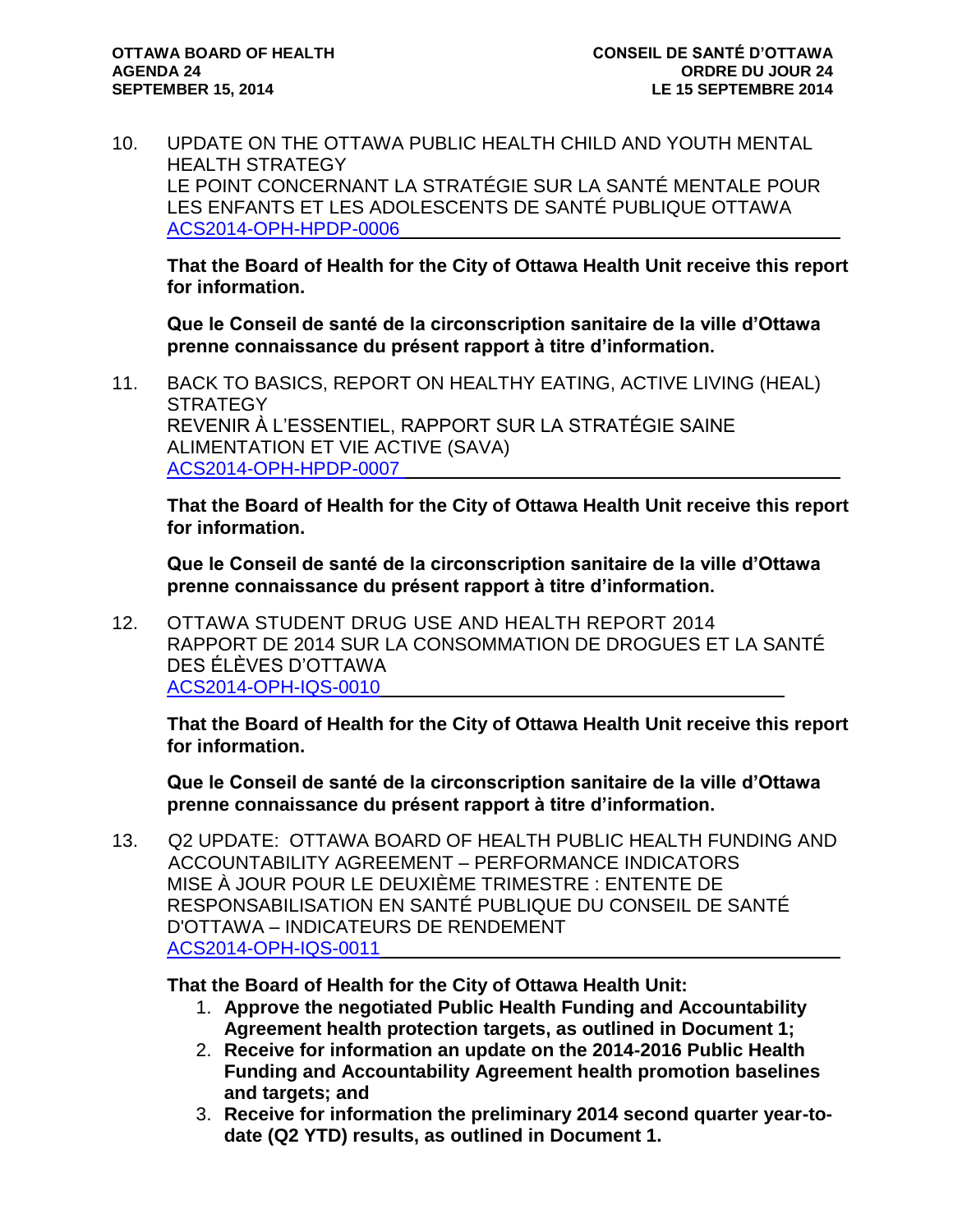**Que le Conseil de santé de la circonscription sanitaire de la Ville d'Ottawa :**

- 1. **Approuve les objectifs négociés en matière de protection de la santé de l'entente de responsabilisation en santé publique, comme décrit au document 1;**
- 2. **Prenne connaissance des objectifs et points de référence en matière de promotion de la santé de l'entente de responsabilisation en santé publique pour la période de 2014 à 2016; et**
- 3. **Prenne connaissance des résultats préliminaires du second trimestre de 2014 de l'exercice en cours, comme décrit au document 1.**
- 14. 2014 OPERATING BUDGET Q2- BOARD OF HEALTH FOR THE CITY OF OTTAWA HEALTH UNIT STATUS REPORT BUDGET DE FONCTIONNEMENT 2014 AU DEUXIÈME TRIMESTRE – RAPPORT D'ÉTAPE DU CONSEIL DE SANTÉ DE LA CIRCONSCRIPTION SANITAIRE DE LA VILLE D'OTTAWA [ACS2014-OPH-IQS-0012](http://ottawa.ca/calendar/ottawa/citycouncil/obh/2014/09-15/Budget%20Q2%20Report.pdf)

**That the Board of Health for the City of Ottawa Health Unit receive this report for information.**

**Que le Conseil de santé de la circonscription sanitaire de la ville d'Ottawa prenne connaissance du présent rapport à titre d'information.**

15. DELEGATION OF AUTHORITY – CONTRACTS AWARDED FOR THE PERIOD OF APRIL 1 TO JUNE 30, 2014 DÉLÉGATION DE POUVOIR – CONTRATS ACCORDÉS POUR LA PÉRIODE DU 1er AVRIL AU 30 JUIN 2014 [ACS2014-OPH-IQS-0013](http://ottawa.ca/calendar/ottawa/citycouncil/obh/2014/09-15/Delegation%20of%20Authority%20Report.pdf)

**That the Board of Health for the City of Ottawa Health Unit receive this report for information.**

**Que le Conseil de santé de la circonscription sanitaire de la ville d'Ottawa prenne connaissance du présent rapport à titre d'information.**

#### IN CAMERA ITEMS\* POINTS EN HUIS CLOS\*

**Be it resolved that the Board of Health for the City of Ottawa Health Unit resolve In Camera pursuant to Section 13(1)(b) of the Procedure By-law 2011-1 to consider personal matters about an identifiable individual, including staff with respect to the performance appraisal of Medical Officer of Health.**

**Que la réunion du Conseil de santé d'Ottawa se déroule maintenant à huis clos, conformément aux sections 13 (1) (b) du règlement des procédures, portant sur les affaires privées concernant une personne qui peut être identifiée, y compris un membre du personnel, pour ce qui est de l'évaluation de rendement du médecin chef en santé publique.**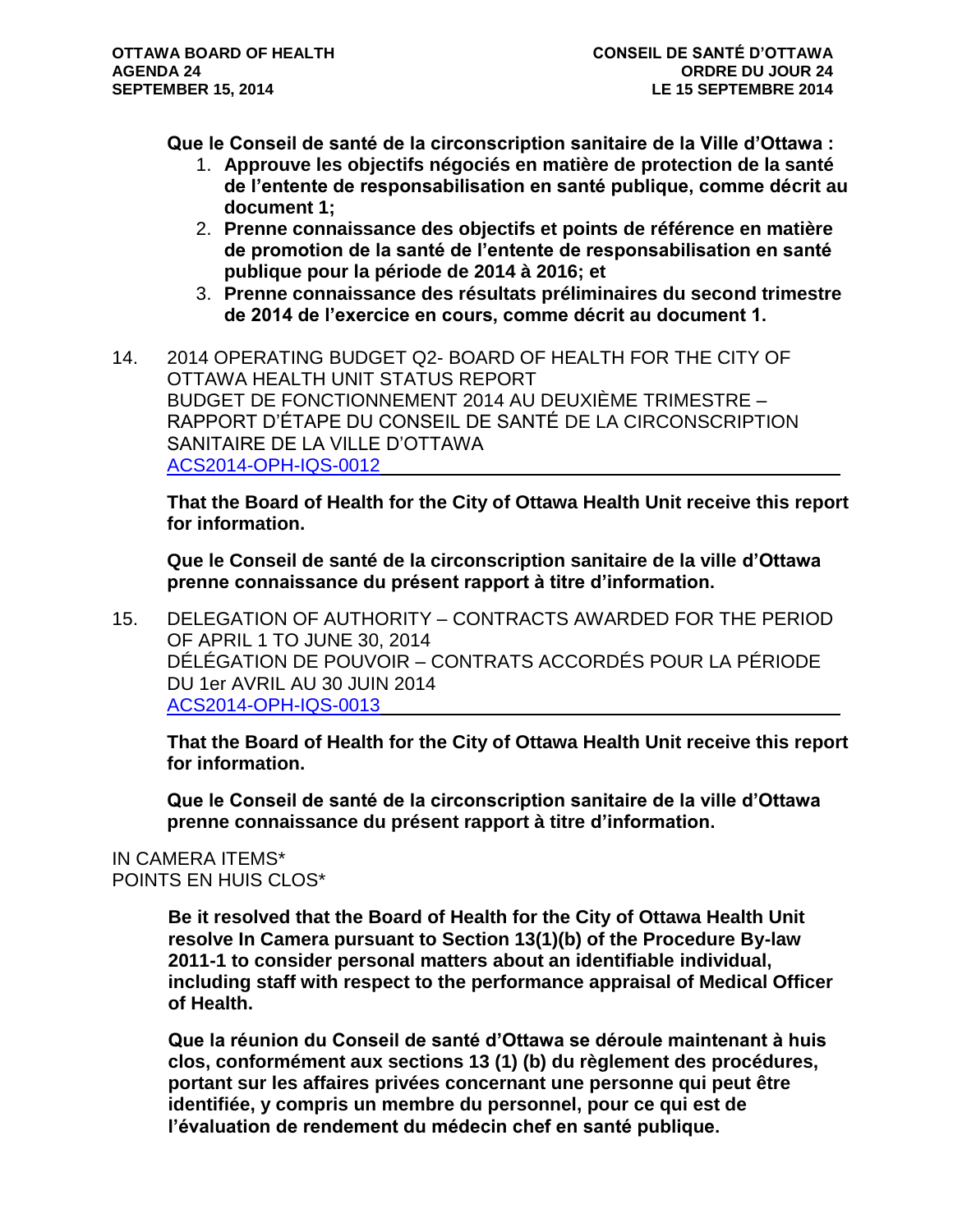16. PERFORMANCE APPRAISAL FOR THE MEDICAL OFFICER OF HEALTH FOR 2013 ÉVALUATION DU RENDEMENT DU MÉDECIN CHEF EN SANTE PUBLIQUE POUR 2013 ACS2014-OPH-SSB-0006

*To be issued separately / À être distribué séparément*

### **\* NOTICE / AVIS \***

**In Camera Items are not subject to public discussion or audience. Any person has a right to request an independent investigation of the propriety of dealing with matters in a closed session. A form requesting such a review may be obtained, without charge, from the City's website or in person from the Chair of this meeting. Requests are kept confidential pending any report by the Meetings Investigator and are conducted without charge to the Requestor.**

**Les points indiqués à huis clos ne sont pas soumis aux audiences ni aux discussions publiques. Toute personne a le droit de demander une enquête indépendante sur la légitimité de régler certaines questions au cours d'une séance à huis clos. Pour ce faire, le demandeur put se procurer, sans frais, le formulaire approprié en visitant le site Web de la Ville ou en s'adressant en personne auprès du président de la réunion en question. Les demandes restent confidentielles dans l'attente du rapport éventuel de l'enquêteur et n'entraînent aucuns frais pour le demandeur.**

- 17. MOTION TO ADOPT REPORTS MOTION PORTANT ADOPTION DE RAPPORTS
- 18. MOTIONS OF WHICH NOTICE HAS BEEN GIVEN PREVIOUSLY MOTION DONT AVIS A ÉTÉ DONNÉE ANTÉRIEUREMENT
- 19. MOTIONS REQUIRING SUSPENSION OF THE RULES OF PROCEDURE MOTIONS EXIGEANT LA SUSPENSION DES RÈGLES DE PROCÉDURE
- 20. NOTICES OF MOTION (FOR CONSIDERATION AT SUBSEQUENT MEETING) AVIS DE MOTION (POUR EXAMEN LORS D'UNE RÉUNION SUBSÉQUENTE)
- 21. INFORMATION PREVIOUSLY DISTRIBUTED INFORMATION DISTRIBUÉE AUPARAVANT
	- 1. **[Release of the State of Ottawa's Health 2014 report and 'Have Your](http://ottawa.ca/calendar/ottawa/citycouncil/obh/2014/09-15/Memo_%20Survey%20and%20Health%20Status%20Report_20140709.pdf)  [Say' survey](http://ottawa.ca/calendar/ottawa/citycouncil/obh/2014/09-15/Memo_%20Survey%20and%20Health%20Status%20Report_20140709.pdf)** *La publication du rapport État de santé de la population d'Ottawa en 2014 et sondage « Donnez votre avis »*
	- 2. **[Assessment of the Highway Traffic Act and Draft Book 15 Pedestrian](http://ottawa.ca/calendar/ottawa/citycouncil/obh/2014/09-15/Memo%20-%20HTA%20and%20Book%2015%20Final%20(2).pdf)  [Crossing Treatments](http://ottawa.ca/calendar/ottawa/citycouncil/obh/2014/09-15/Memo%20-%20HTA%20and%20Book%2015%20Final%20(2).pdf) Évaluation du** *Code de la route* **et du** *Draft Book 15: Pedestrian Crossing Treatments*